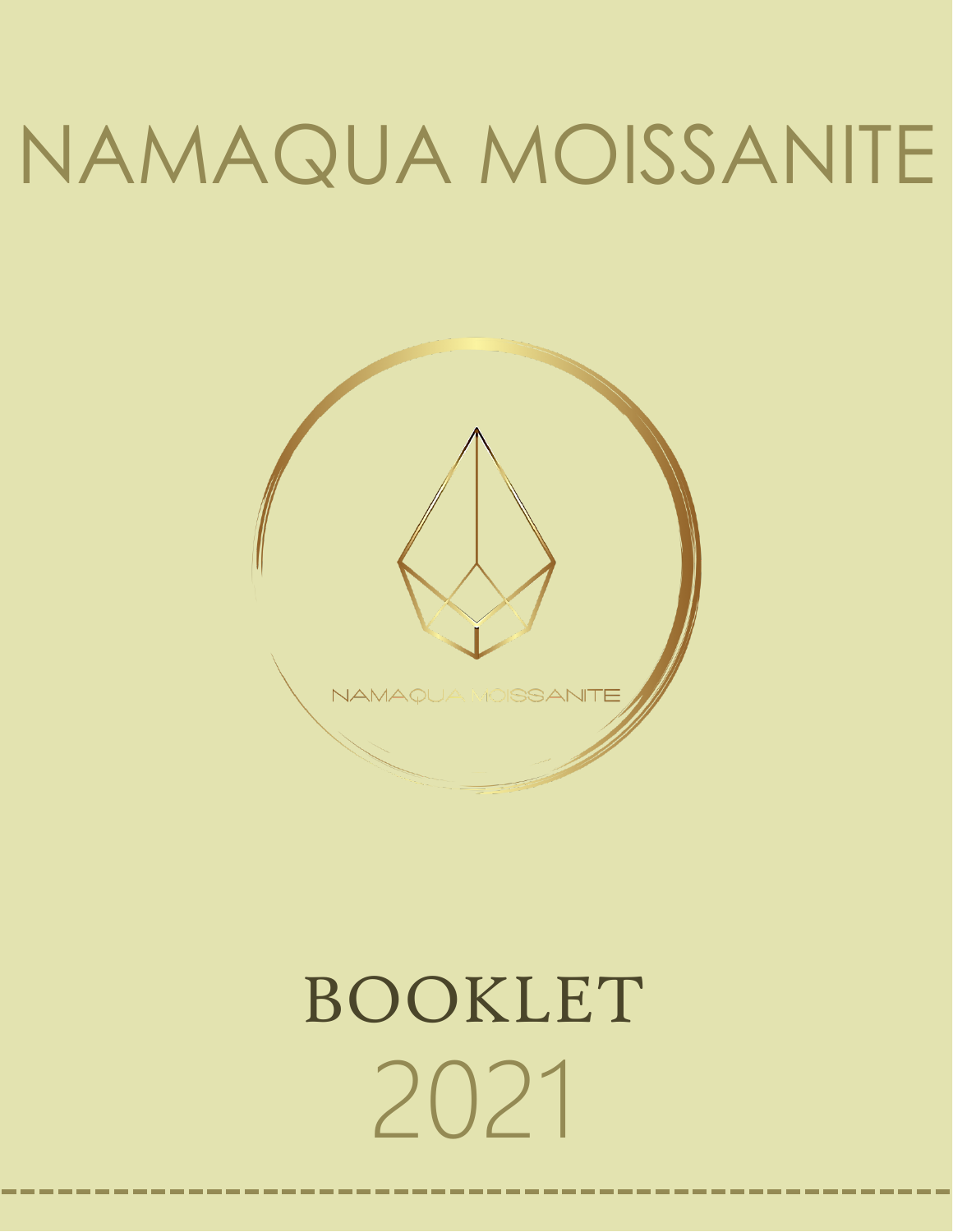## TABLE OF CONTENTS



- MOISSANITE GRADING **04**
- MOISSANITE VS DIAMOND **05**
- MOISSANITE WARRANTY **06**
- MOISSANITE CUTS **07**
- CONTACT US **09**







**"**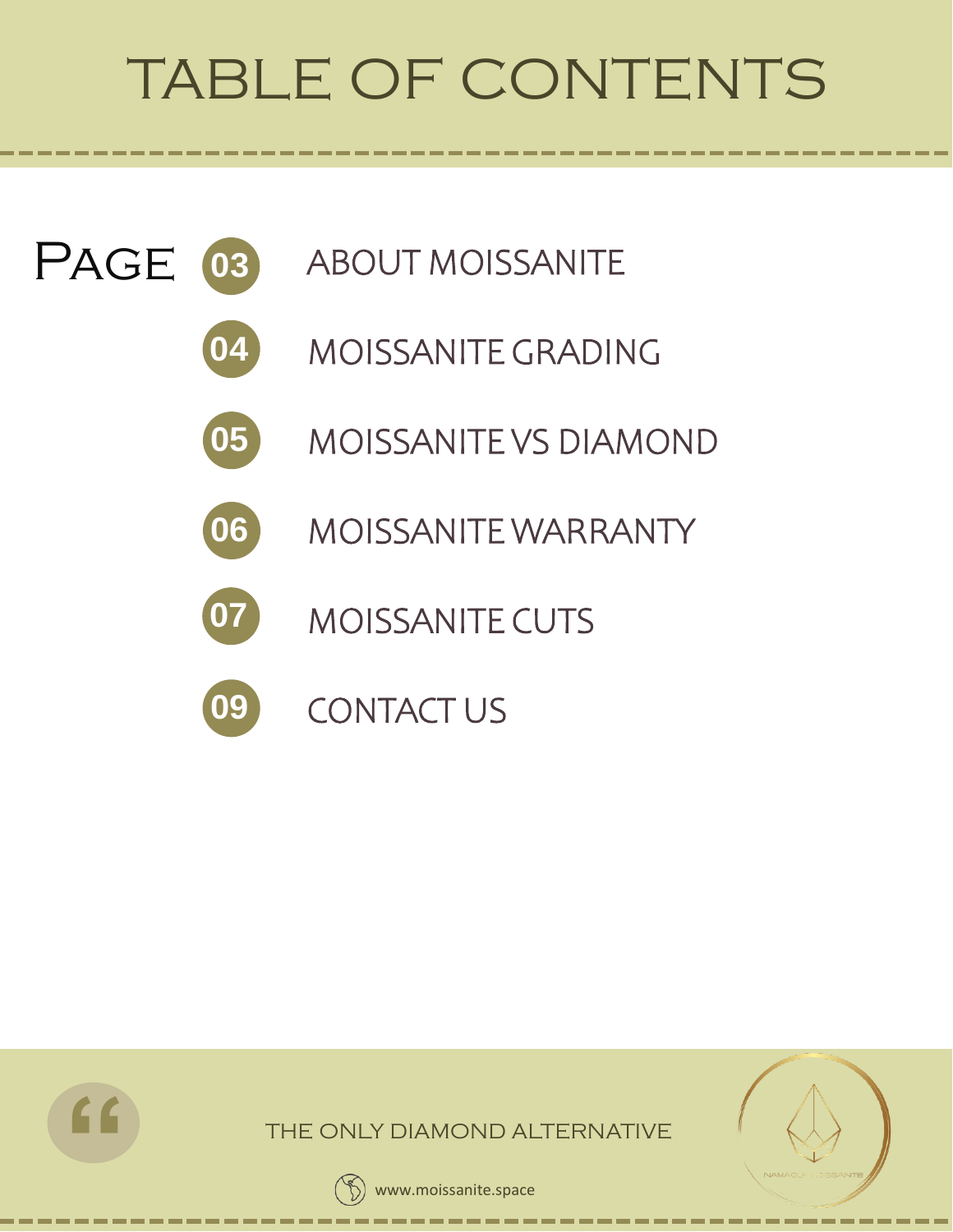## ABOUT MOISSANITE

#### What is Moissanite?

Moissanite is a beautiful lab grown gemstone . It occurs in nature but only in very small amounts with crystals that are too small to be used in jewellery. The composition of Moissanite - Silicon Carbide - SiC .

#### Does moissanite weigh the same as diamonds?

No, it does not. Moissanite gemstone will weigh approximately 15% less than a diamond of the same size. Using a high precision jewellery scale will easily show the difference in weight.

#### What is Brilliance, Fire and Scintillation?

Diamond & Moissanite fire is simply the coloured sparkle that you can see when the stone is exposed to light. In contrast to fire, brilliance is the colourless light that is emitted from the stone. Scintillation is a term that refers to the flashes of light you can see when you hold and move the stone.

#### How can Moissanite be distinguished from other colourless gemstones?

Moissanite can be identified by using:

- Moissanite testers
- A gravity test with a calibrated medium such as methylene iodide
	- Double refractive properties
		- Needle-like inclusions
- No gem can sparkle like Moissanite it has more scintillation than any other gemstone.

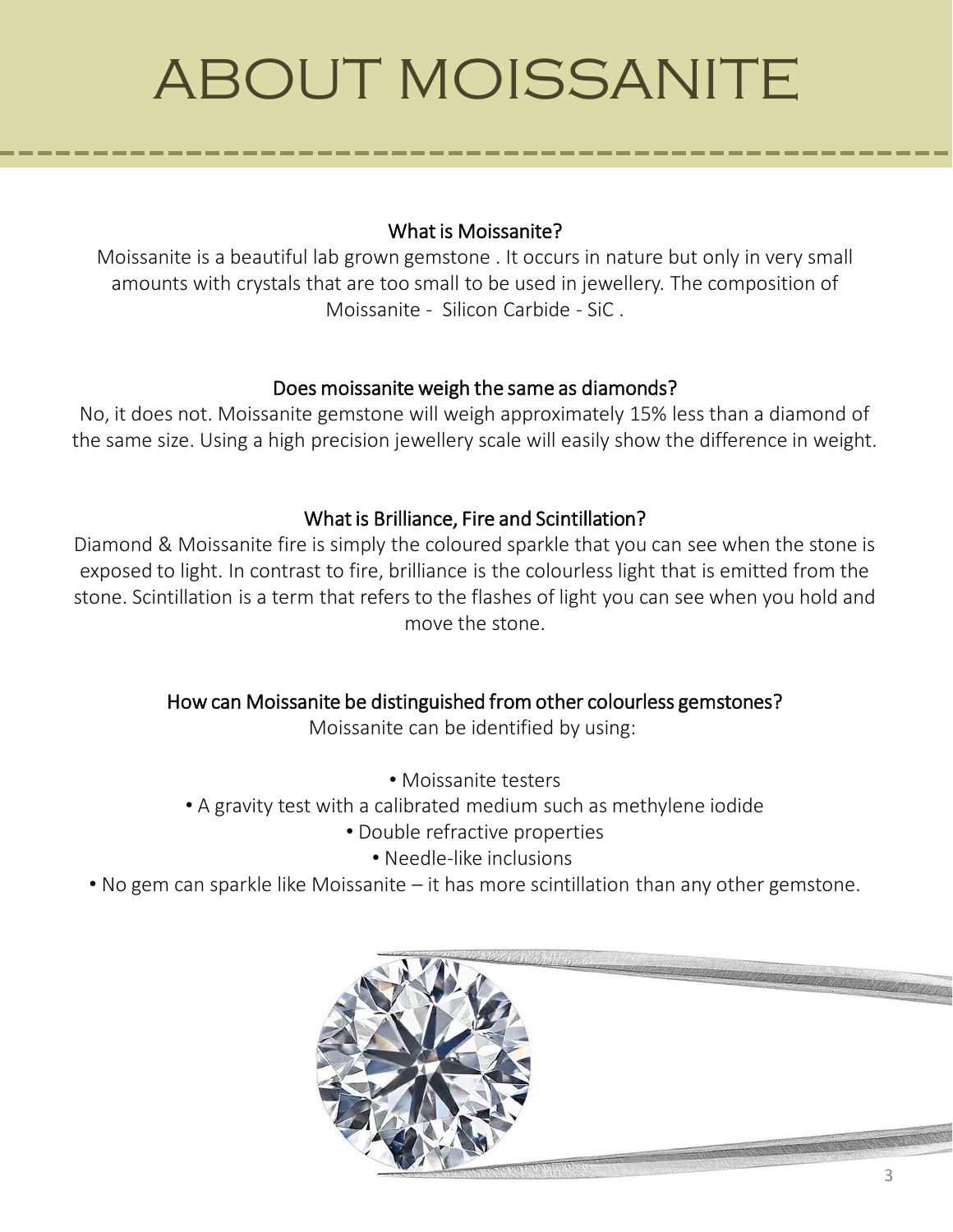## MOISSANITE grading

#### Grading

The grading of a diamond is extremely strict and precise and very different from grading moissanite. We have seen certificates for moissanite that are misleading and incorrect by diamond standards. Using diamond clarity grade terminology for any gemstone other than a diamond can be misleading. Just trying to compare colour to a diamond is also going to do harm to a moissanite.

#### Grading terminology

We use the ICSL grading system for all gemstones except diamond, which uses percentages and plain English.

#### Clarity terminology

Eye clean, very lightly included, lightly included, moderately included, heavily included

#### Colour descriptions for moissanite

Colourless, near colourless, slightly tinted, tinted. As well as the obvious colours including: Blue, Green, Grey, Yellow, Champagne, Black and Cognac.

#### **Hardness**

On the Mohs scale of hardness moissanite is closer to 9.25 to 9.5 where diamond is a 10. Moissanite is the seconds hardest gemstone next to diamond.

#### Optical properties

You cannot compare the proportions of moissanite to that of a diamond. The optical properties are different, so cutting a moissanite to diamond proportions will block out light and not display its properties properly. The critical angle of a diamond is 25 and moissanite 22, so the angles must be cut differently to get the most out of it.

Source: Jeremy Rothon - The Gem Lab



All required gems are graded and certified by [The Gem Lab](https://www.gemlab.co.za/) in Cape Town, one of the most trusted names in the gemological industry in South Africa.



We also pride ourselves in our lifetime replacement warranty against scratching, chipping or discoloration.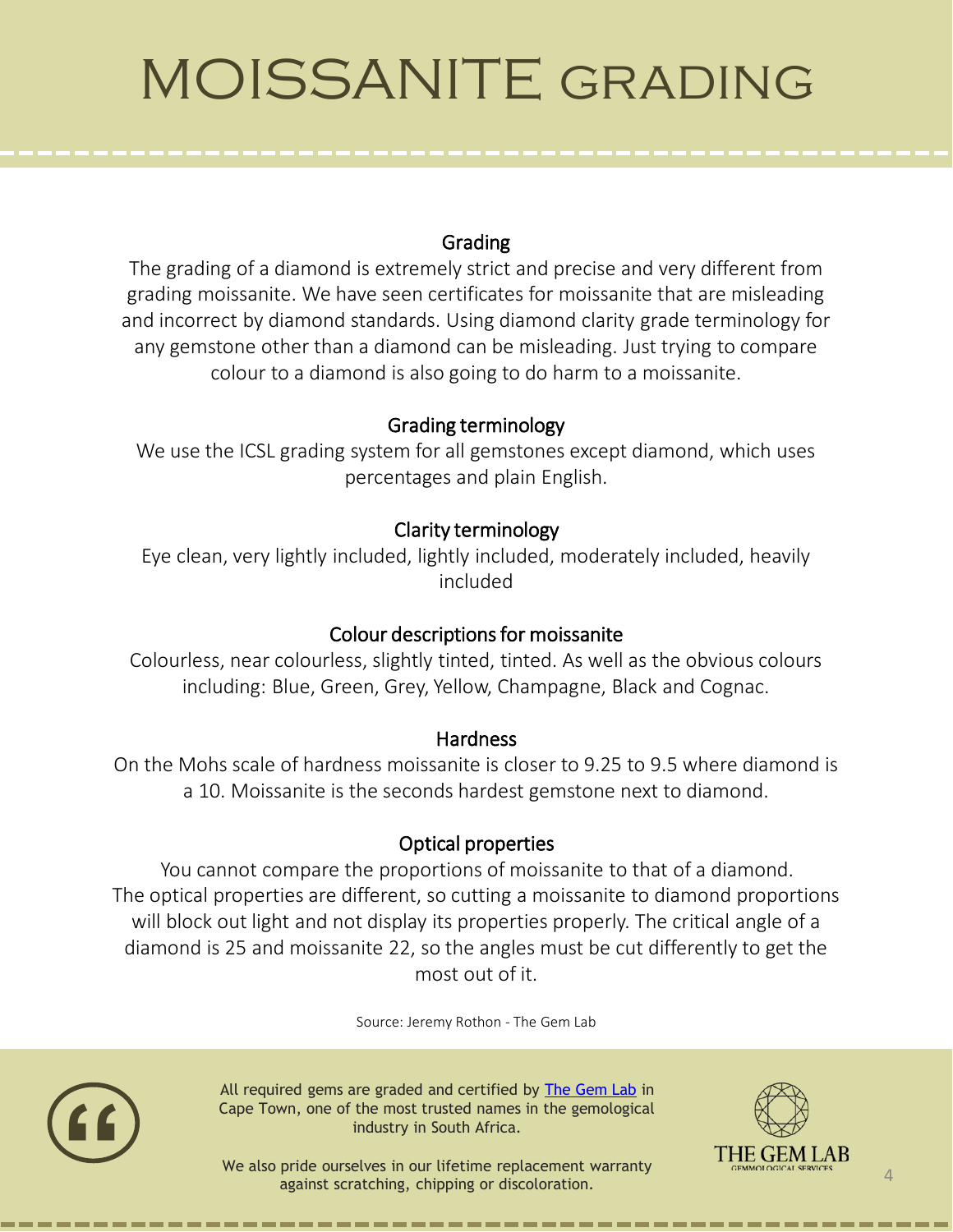## MOISSANITE vs diamond



A moissanite gem is approximately onetenth the cost of a mined diamond of equal size and quality - The value of moissanite is greater with larger size stones. Lower quality, smaller diamond tends to cost more than a higher quality, larger moissanite stone.



Moissanite has more fire and brilliance than any other gemstone, therefore it has more sparkle. Because moissanite is double refractive, it is cut differently than diamonds to enhance the beautiful sparkle. Moissanite has over twice the dispersion value of a diamond, which means that it has a greater fire that is visible when you rotate the stone giving a rainbow-like effect, while diamonds reflect whiter light.



Moissanite and diamonds can both be colourless. Colour descriptions for moissanite includes: Colourless, near colourless, slightly tinted and tinted. Colours also include: Blue, Green, Grey, Yellow, Champagne, Black and Cognac (non-chemically coated colour moissanite).



Diamonds are the hardest known mineral and can withstand almost any kind of wear and tear. Moissanite is second hardest to diamonds on the Mohs hardness scale. Based on rankings from one to 10, diamonds are at 10 and moissanite comes in at 9.25- 9.5. Moissanite is a very durable option making them ideal for an

engagement ring, especially since the material does not scratch easily.

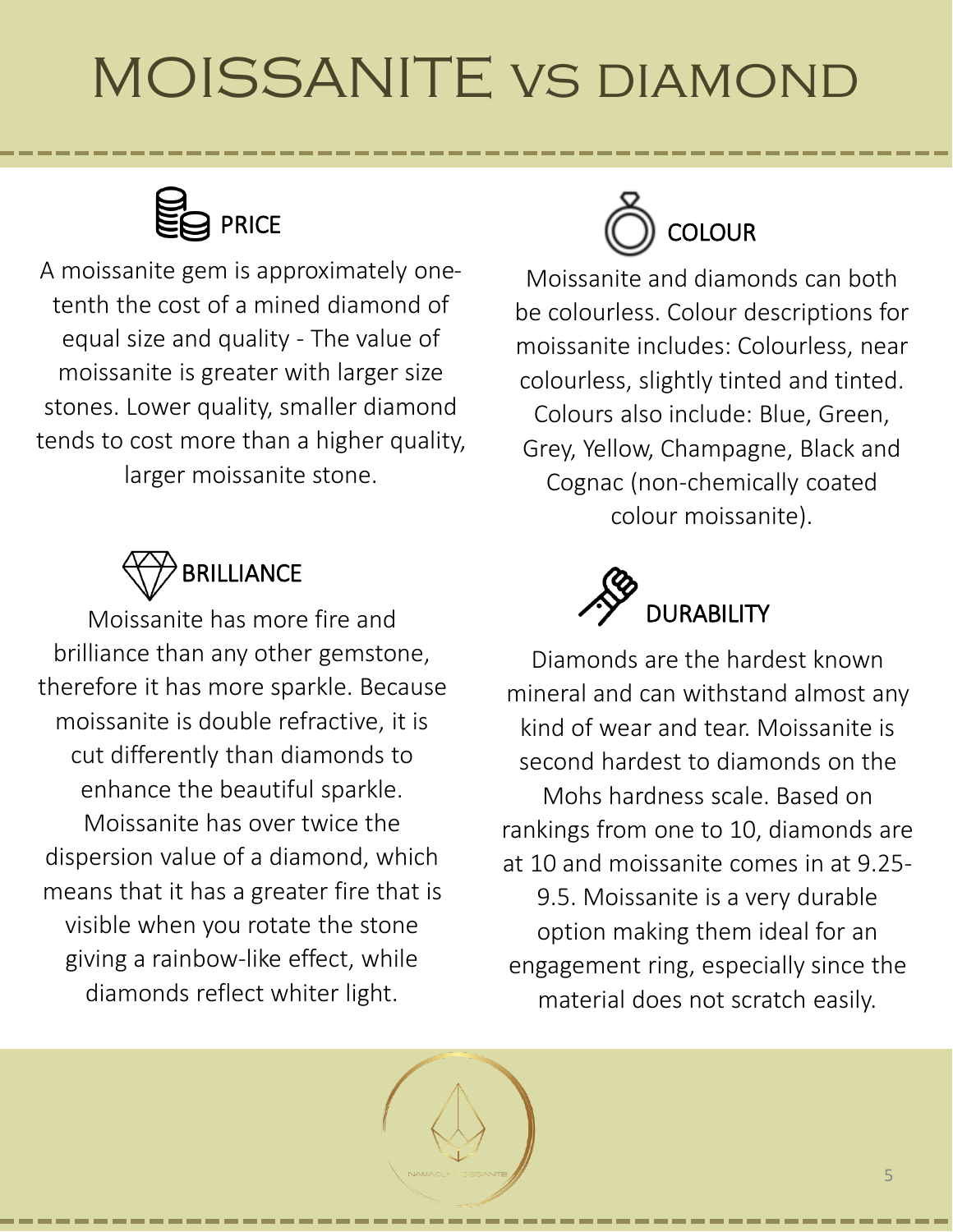## NAMAQUA MOISSANITE



We pride ourselves in our lifetime replacement warranty against scratching, chipping or discoloration.

Our Moissanite is available in all standard sizes We can also custom manufacture any size according to requirements.

Moissanite Colour Range:

Colourless – Near Colourless – Slightly Tinted – Colour Moissanite

### *Namaqua Moissanite gemstones are exclusively available through authorised resellers – visit:*

<https://www.moissanite.space/moissanite-jewellers>

For more information visit us at

www.moissanite.space

@NamMoissanite @nammoissanite



THE ONLY DIAMOND ALTERNATIVE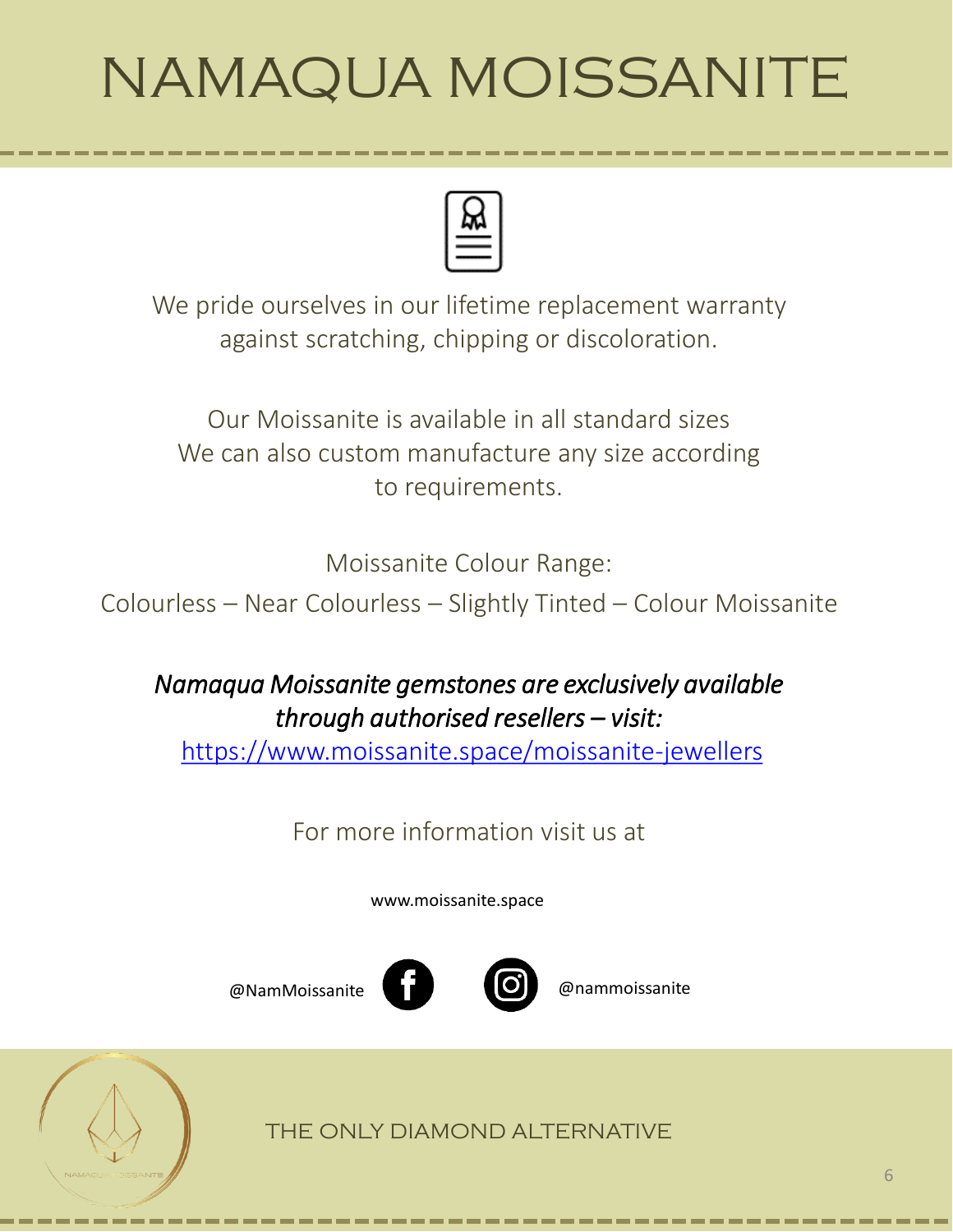## **MOISSANITE CUTS**

## ROUND BRILLIANT CUT



Traditional cone shaped cut with a rounded top for maximum light reflection. Best cut for sensational fire and brilliance. 57 Facets

### OVAL CUT

Perfectly symmetrical cut for exquisite sparkle and light reflecting properties. The elongated shape gives the illusion of a larger stone. 69 Facets





Classic style with intense glow. Perfect for stacking or pairing. Shaped like a teardrop, with one semi-circular end, evenly rounded shoulders and gently curved wings. 73 Facets

### SQUARE CUSHION CUT



Beautiful square or rectangular shape with rounded corners that resemble a pillow, with large facets and curved sides. 58 Facets

## PRINCESS CUT

This cut has a square or rectangular shape when viewed from above and features four bevelled sides that comes in at a point like an upside-down pyramid 76 facets.

### ASSCHER CUT



The Asscher cut features a deep pavilion and high crown. It has a square shape with angled corners and large elegant, layered facets giving it an octagon shape. 57- 58 Facets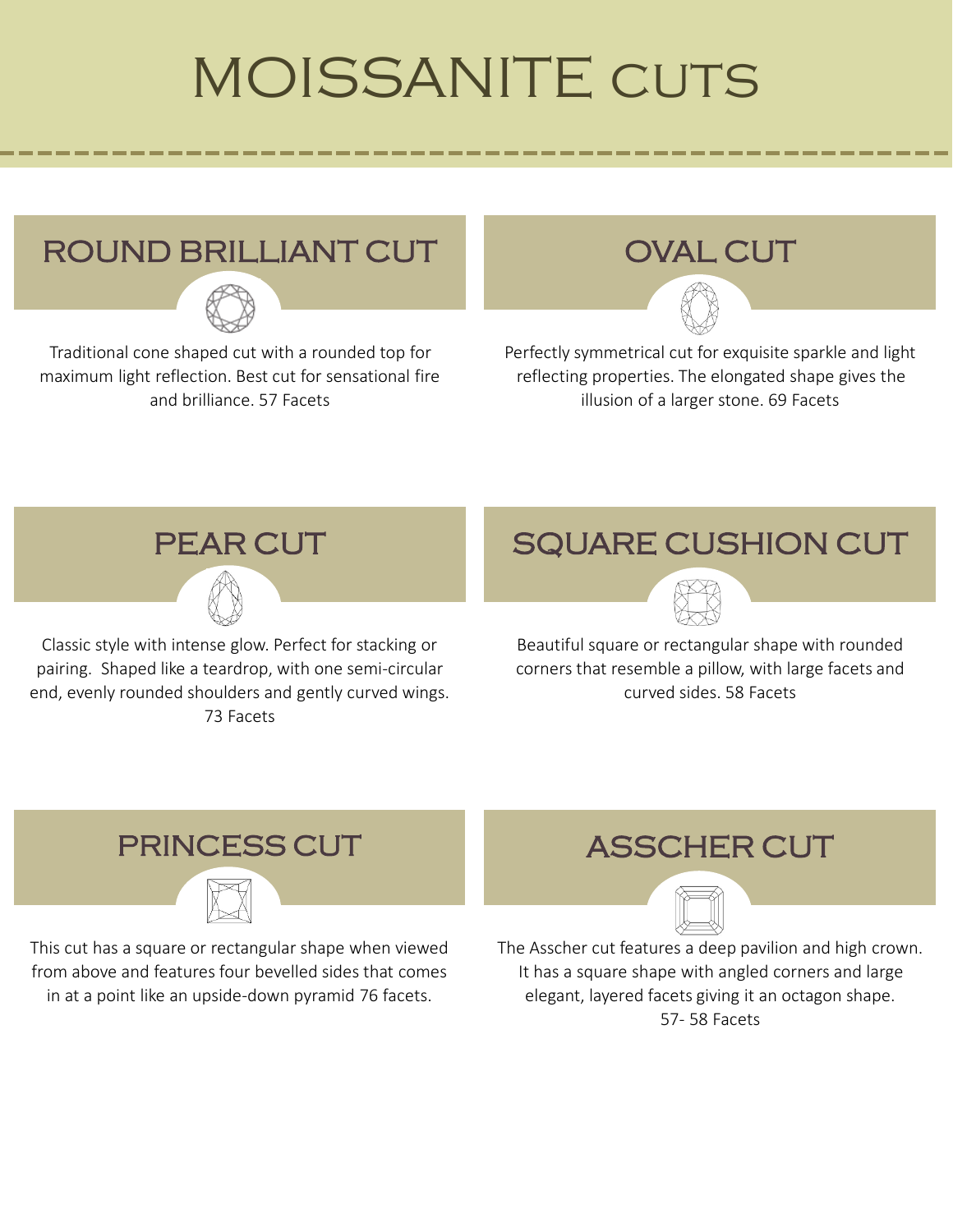## **MOISSANITE CUTS**

# STRAIGHT BAGUETTE CUT

A straight baguette is a relatively small, elongated stone that usually is rectangular in shape. Characterized by square corners with rows of step-cut like facets parallel to the table.  $14 - 24$  Facets

### TAPERED BAGUETTE CUT

A tapered baguette is a relatively small, elongated stone where the two long sides taper inward to form a long trapezoidal shape. 14 – 24 Facets

## EMERALD CUT



Striking rectangular shape with stepped, cut corners. (Similar to the Radiant cut). This shape has long facets that give out radiant and continuous flashes. 53 Facets

### RADIANT CUT

Elegant rectangular shape with stepped, cut corners similar to emerald cut. Degree of fire resembles that of round brilliant. 53 Facets

### TRILLION CUT



Gorgeous triangular shape - three ideally equal sides with smooth, rounded edges. 31 to 50 Facets

### ELONGATED CUSHION CUT



Elongated cushion cuts are long and elegant. Like a regular cushion cut, but it has more of a long, slender rectangular structure rather than a square shape. 58 Facets

## MARQUISE CUT

Stunning elongated stone with curved sides and pointed ends. 57 Facets